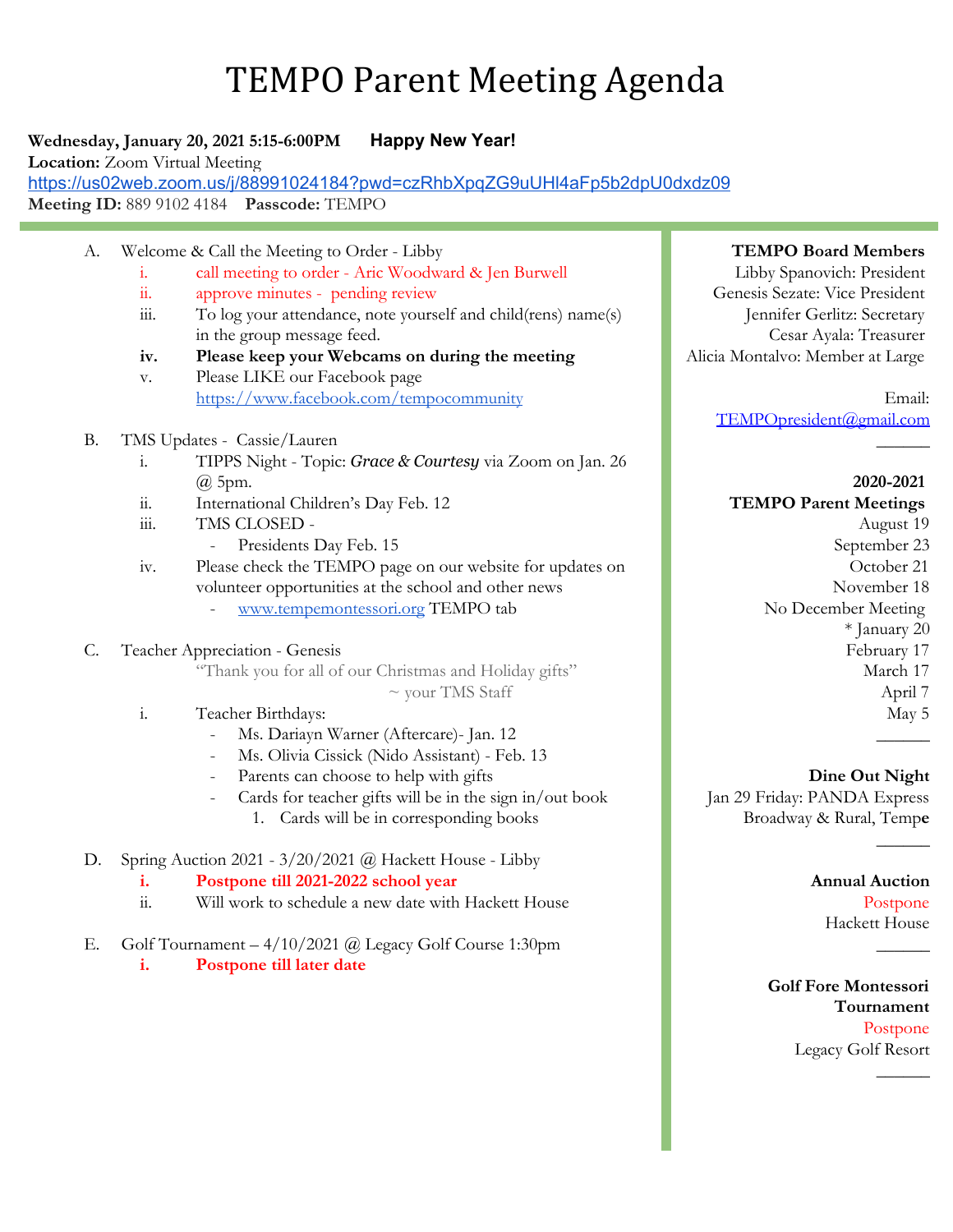- F. Volunteer Hours Possibilities/Needs Genesis
	- i. Annual Volunteer Events (TBD)
	- ii. School/Classroom Needs take home projects, rebuild/refinish projects, please see board for details.
		- Volunteer log sheet is posted online for parents to print off and keep track
		- Add bulletin board to volunteer opportunities
		- Calendar also needs to be updated

*\*\* Please check the website TEMPO page for updates on volunteer opportunities*

- G. Treasurer's Report Cesar
	- i. 2020-2021 Budget Overview
	- ii. Cash in and out
	- iii. 1 share  $=$  \$/tuition month, 2020/2021
		- 1. \$/tuition month, 2019/2020
			- 2. \$/tuition month, 2018/2019

# H. Fundraising and Community Events - David & Jacquie



**TIPSS Nights - Virtual Meetings**

9/16/2020 *11/24/2020* \*1/26/2021 3/24/2021

**\_**\_\_\_\_\_

 $\overline{\phantom{a}}$ 

### **2020-2021 STO Meetings** *MUST RSVP MORE EVENTS HERE:*

[https://www.arizonatuitionconnecti](https://www.arizonatuitionconnection.com/events/) [on.com/events/](https://www.arizonatuitionconnection.com/events/)

> 02/02/2021 5:00-6:00 pm ZOOM - register early online fills up quickly

> > 02/09/2021 4:30-5:30 pm Desert Garden Montessori 5130 East Warner Phoenix, AZ

Like TEMPO on Facebook [https://www.facebook.com/](https://www.facebook.com/tempocommunity) [tempocommunity](https://www.facebook.com/tempocommunity)  $\mathcal{L}$ 

Tuft & Needle 25% Donations back to TMS [https://tuftandneedle.attfm2.net/Te](https://tuftandneedle.attfm2.net/TempeMont) [mpeMont](https://tuftandneedle.attfm2.net/TempeMont)  $\mathcal{L}$ 

Amazon Smile (bookmark!): [http://smile.amazon.com/ch/86-08](http://smile.amazon.com/ch/86-0836947) [36947](http://smile.amazon.com/ch/86-0836947)